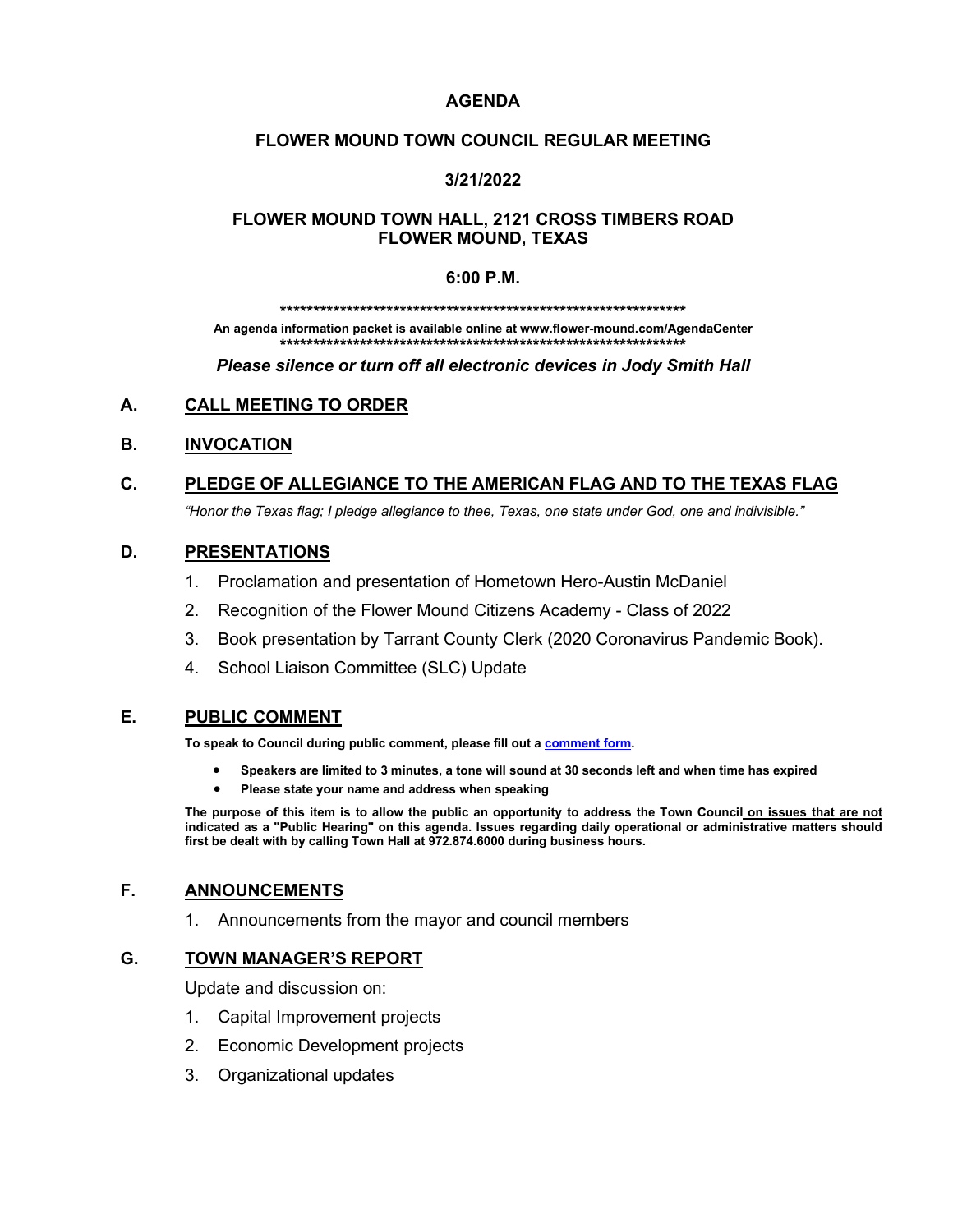#### **H. FUTURE AGENDA ITEMS**

**The purpose of this item is to allow the Mayor and members of Council an opportunity to bring forward items they wish to discuss at a future meeting, with the understanding a consensus of Council is needed in order for that item to be placed on a future agenda and in accordance with the Town Council Agenda Setting Policy (Ord. 65-15).**

#### **I. COORDINATION OF CALENDARS**

1. A regular meeting is scheduled for Monday, April 4.

#### **J. CONSENT ITEMS**

**This part of the agenda consists of non-controversial or "housekeeping" items required by law. Items may be removed from Consent by any council member by making such request prior to a motion and vote.** 

- 1. Minutes 3/7- Consider approval of the minutes from a regular meeting of the Town Council held on March 7, 2022.
- 2. Printer Management Agreement- Consider approval of updated 3-year agreement for Town Printer Management Agreement and authorization for the Mayor to execute same on behalf of the Town.
- 3. Water and Wastewater Cost of Service- Consider approval of a proposal to conduct a Water and Wastewater Cost of Service and Rate Design Study with NewGen Strategies & Solutions for \$35,000.
- 4. Firefighter Dual-Certification Gear- Consider approval of the purchase of dual-certified Firefighter gear in the amount of \$61,625.00 from Casco Industries through BuyBoard Contract 603.20 and authorization for the Mayor to approve same on behalf of the Town.
- 5. Agenda Management System- Consider approval of Agenda Management System with CivicClerk in the amount of \$18,900 and authorization for the Mayor to execute same on behalf of the Town.

### **K. REGULAR ITEMS**

- 6. 9/30/21 ACFR- Consider approval of the Annual Comprehensive Financial Report (ACFR) for the fiscal year ended September 30, 2021.
- 7. Town Curfew Ordinance- The first of two Public Hearings to review Chapter 50, Article III, "Offenses regarding Minors," Division 2, "Curfew."
- 8. Bosco Boat Dealership- Public Hearing to consider an ordinance granting Specific Use Permit No. 472 (SUP21-0005 – Bosco Boat Dealership) to permit inclusion of Retail, general (outdoors) use for a boat dealership within an existing car dealership facility. The property is generally located south of Justin Road and east of Stone Hill Farms Parkway. (P&Z recommended approval with conditions by a vote of 6 to 0 at its December 13, 2021, meeting.) (On February 2, 2022 Town Council postponed this item to the March 21, 2022 meeting by a vote of 5 to 0 at the Applicant's request).
- 9. I-35W Growth Corridor- Presentation and discussion on land development along the I-35W corridor.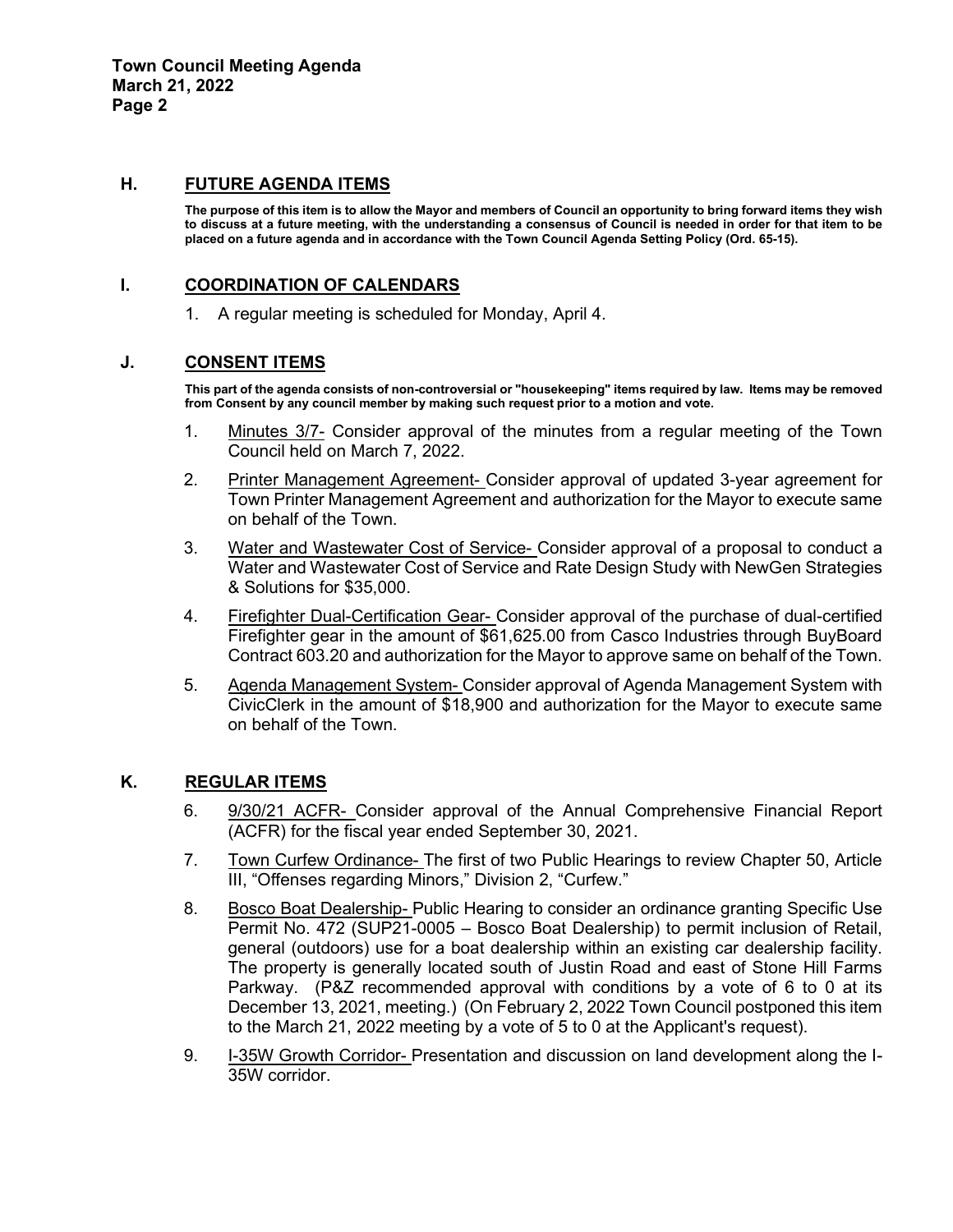**Town Council Meeting Agenda March 21, 2022 Page 3**

#### **L. BOARDS/COMMISSIONS** *(Bold text represents boards with vacancies)*

Discuss and consider resignations, appointments, evaluations, reassignments, discipline, or dismissals for the following boards or commissions: All Together Flower Mound Commission, Animal Services Board, Cultural Arts Commission, Denton County Transportation Authority, Environmental Conservation Commission, Parks Board, School Liaison Committee, SMARTGrowth Commission, Tax Increment Reinvestment Zone Number One (TIRZ #1), Transportation Commission, and Veterans Liaison Board.

#### **M. CLOSED MEETING**

The Town Council to convene into closed meeting pursuant to Texas Government Code Chapter 551, including, but not limited to, Sections 551.071, 551.072, 551.074, and 551.087 for consultation with Town Attorney, and to discuss matters relating to real property, personnel, and economic development negotiations, as follows:

- a. Consultation with Town Attorney.
	- 1. 2006 Rule 11 agreement and dismissal, Cause No. 2005-20153-158 and Flower Mound Ranch Development Applications
- b. Discuss and consider purchase, exchange, lease or value of real property for parks, public rights-of-way, and/or other municipal purposes and all matters incident and related thereto.
- c. Discuss and consider resignations, appointments, evaluations, reassignments, discipline, or dismissals for the following boards or commissions: Board of Adjustment/Oil & Gas Board of Appeals, Community Development Corporation, and Planning and Zoning Commission.
- d. Discuss and consider economic development incentives, including retail centers, corporate relocation/expansion/retention, hospitality projects, and performance related to certain incentive agreements.
- e. Deliberate the appointment, employment, evaluation, reassignment, duties and responsibilities, of the Presiding and Alternate Municipal Court Judge.

**The Town Council may convene in executive session to conduct a private consultation with its attorney on any legally posted agenda item, when the Town Council seeks the advice of its attorney about pending or contemplated litigation, a settlement offer, or on a matter in which the duty of the attorney to the governmental body under the Texas Disciplinary Rules of Professional Conduct of the State Bar of Texas clearly conflicts with the provisions of Chapter 551, including the above referenced items.** 

### **N. RECONVENE TO REGULAR MEETING**

The Town Council to reconvene into an open meeting to take any action deemed necessary as a result of the closed meeting.